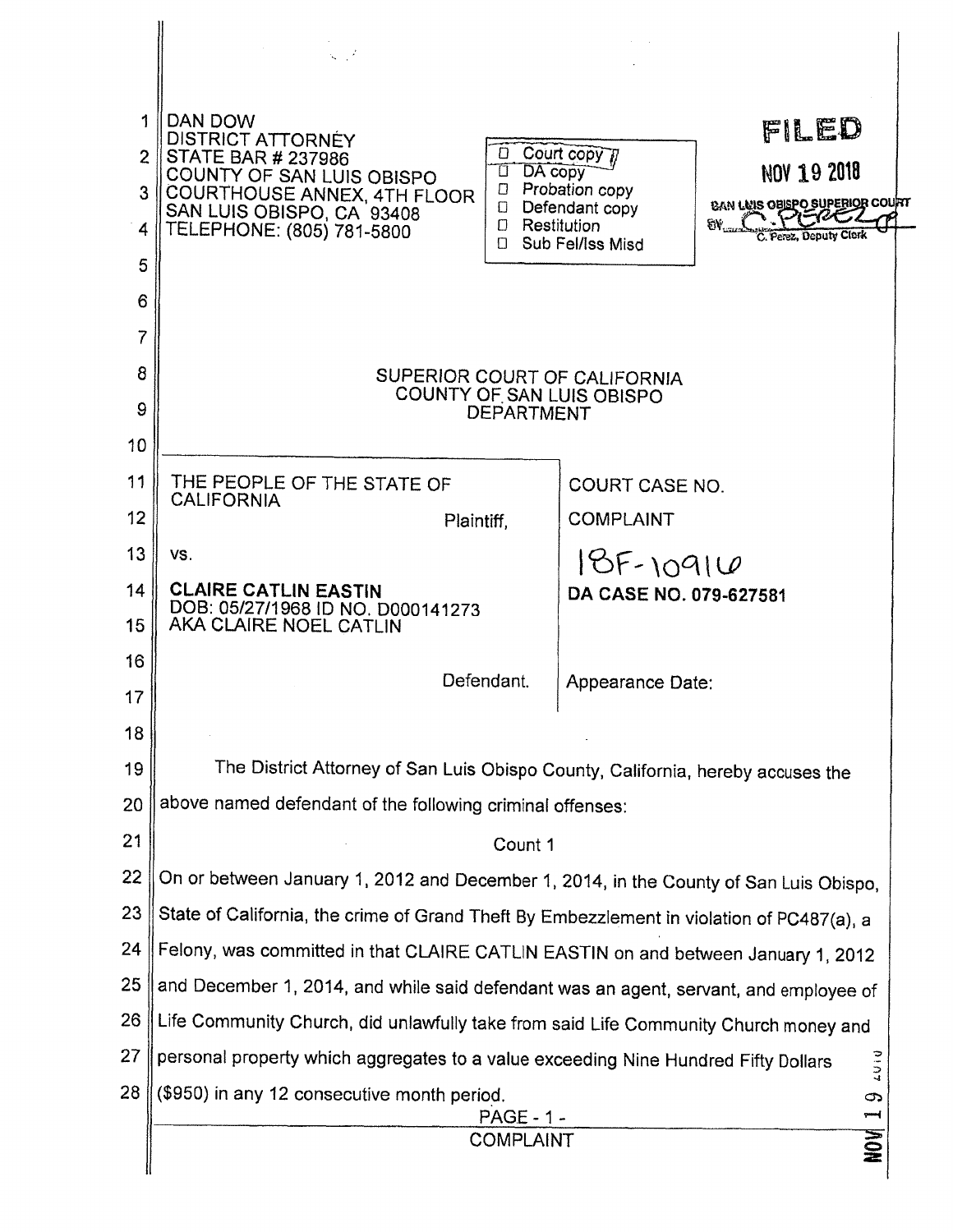|                | NU P                                                                                                             |  |  |  |  |  |
|----------------|------------------------------------------------------------------------------------------------------------------|--|--|--|--|--|
|                |                                                                                                                  |  |  |  |  |  |
| 1              | Count 2                                                                                                          |  |  |  |  |  |
| $\overline{2}$ | On or between December 2, 2014 and December 31, 2017, in the County of San Luis                                  |  |  |  |  |  |
| 3              | Obispo, State of California, the crime of Grand Theft By Embezzlement in violation of                            |  |  |  |  |  |
| 4              | PC487(a), a Felony, was committed in that CLAIRE CATLIN EASTIN on and between                                    |  |  |  |  |  |
| 5              | December 2, 2014 and December 31, 2017, and while said defendant was an agent,                                   |  |  |  |  |  |
| 6              | servant, and employee of Life Community Church, did unlawfully take from said Life                               |  |  |  |  |  |
| $\overline{7}$ | Community Church money and personal property which aggregates to a value exceeding                               |  |  |  |  |  |
| 8              | Nine Hundred Fifty Dollars (\$950) in any 12 consecutive month period.                                           |  |  |  |  |  |
| 9              | Enhancement                                                                                                      |  |  |  |  |  |
| 10             | PC186.11(a)(3): Spec Alleg - Aggravated White Collar Crime                                                       |  |  |  |  |  |
| 11             | It is further alleged, pursuant to Penal Code section 186.11(a), that the offenses set forth in                  |  |  |  |  |  |
| 12             | Counts 1, 2, and 3 are related felonies, a material element of which is fraud and                                |  |  |  |  |  |
| 13             | embezzlement, which involve a pattern of related felony conduct, and the pattern of related                      |  |  |  |  |  |
| 14             | felony conduct involves the taking of more than One Hundred Thousand Dollars                                     |  |  |  |  |  |
| 15             | (\$100,000).                                                                                                     |  |  |  |  |  |
| 16             | Enhancement                                                                                                      |  |  |  |  |  |
| 17             | PC12022.6(a)(2): Spec Alleg-Excessive Loss Over \$200,000                                                        |  |  |  |  |  |
| 18             | It is further alleged as to Counts 1 and 2 that in the commission of the above offense(s) the                    |  |  |  |  |  |
| 19             | said defendant, CLAIRE CATLIN EASTIN, with the intent to do so, took, damaged, and                               |  |  |  |  |  |
| 20             | destroyed property of a value exceeding \$200,000, within the meaning of Penal Code                              |  |  |  |  |  |
| 21             | section 12022.6(a)(2).                                                                                           |  |  |  |  |  |
| 22             | Enhancement                                                                                                      |  |  |  |  |  |
| 23             | PC803(c): Spec Alleg-Statute Of Limitations-Late Discovery (Zamora Allegation)                                   |  |  |  |  |  |
| 24             | It is further alleged as to Counts 1 and 2, offenses described in Penal Code section                             |  |  |  |  |  |
| 25             | 803(c), that the above violation was not discovered until May, 2018 by staff of Life                             |  |  |  |  |  |
| 26             | Community Church by review of bookkeeping and other records, and that no victim of said                          |  |  |  |  |  |
| 27             | violation and no law enforcement agency chargeable with the investigation and                                    |  |  |  |  |  |
| 28             | prosecution of said violation had actual and constructive knowledge of said violation prior<br><b>PAGE - 2 -</b> |  |  |  |  |  |
|                | <b>COMPLAINT</b>                                                                                                 |  |  |  |  |  |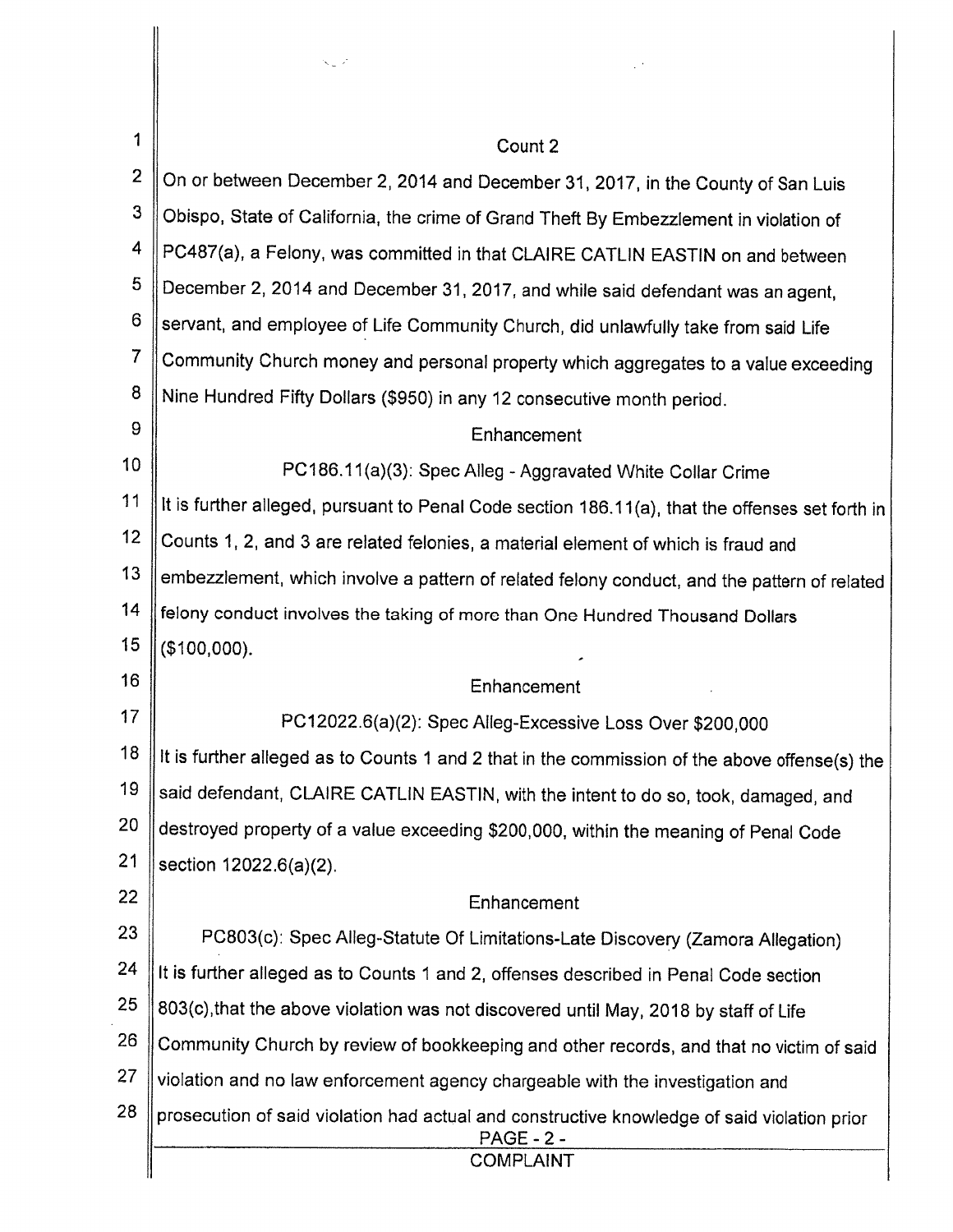$1 \parallel$  to said date because defendant was the primary person responsible for bookkeeping for  $2 \parallel$  Life Community Church and had taken measures to conceal her theft by falsifying records,  $3$  within the meaning of Penal Code section 803(c). 4 Count 3

S

 $5 \parallel$  On or between January 1, 2018 and April 26, 2018, in the County of San Luis Obispo,

 $6 \parallel$  State of California, the crime of Grand Theft By Embezzlement in violation of PC487(a), a

7 | Felony, was committed in that CLAIRE CATLIN EASTIN on and between January 1, 2018

8 | and April 26, 2018, and while said defendant was an agent, servant, and employee of Life

 $9$  Community Church, did unlawfully take from said Life Community Church money and

10 | personal property which aggregates to a value exceeding Nine Hundred Fifty Dollars

11  $\parallel$  (\$950) in any 12 consecutive month period.

12

13

14

15

16

17

18

")9

20

21

22

23

24

25

26

27

28

## PAGE - 3 - COMPLAINT

l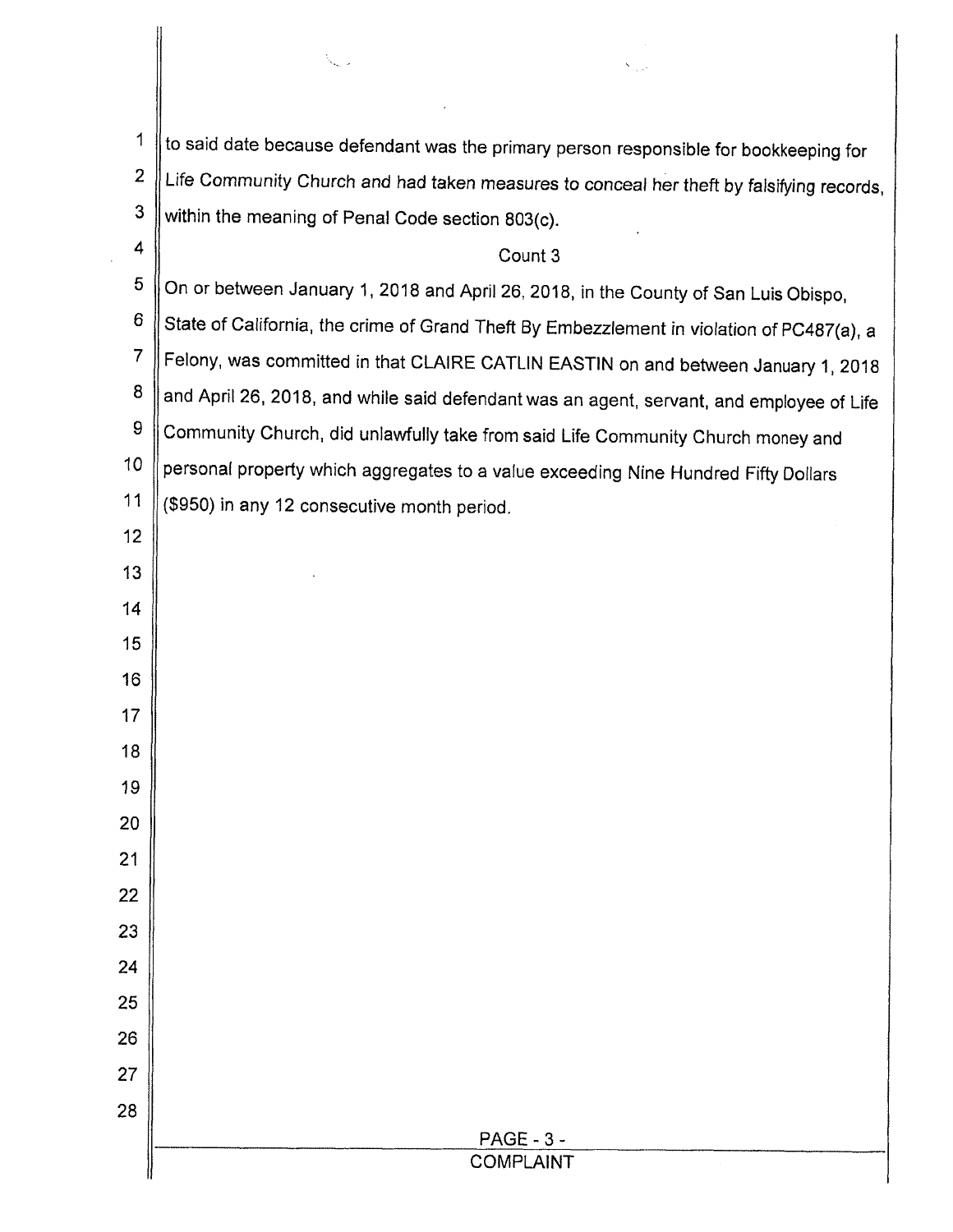1 | All of which is contrary to the statute in such cases made and provided, and against 2  $\parallel$  the peace and dignity of the People of the State of California.

 $3 \parallel$  l declare that an investigation has been conducted to determine if said Defendant(s) 4 I did commit the stated crime, which reports are attached hereto and incorporated herein by  $5 \parallel$  reference, and that the facts therein show probable cause that the said Defendant(s) did 6 Commit the crime. Your declarant requests the issuance of a Warrant of Arrest either if 7 Said Defendant(s) do not appear voluntarily in response to an appearance letter, or if no 8 || appearance letter was issued.

9 **Discovery Request:** Pursuant to Penal Code Section 1054.5(b), the People are 10 | hereby informally requesting that defense counsel provide discovery to the people as 11 || required by Penal Code Section 1054.3.

12 **On this day November 13, 2018, in the County of San Luis Obispo, I certify and** 13 declare under penalty of perjury that the foregoing is true and correct.

14 | Dated: November 13, 2018

15

16

17

18

19

22

23

24

25

26

27

, 28

Dated:

 $\frac{1}{2}$ <br>SISTRICT ATOPALY

S FRYE DEPUTY DISTRICT ATTORNEY

20 Upon review of the reports attached and incorporated herein by reference, I find sufficient 21 | probable cause to warrant the defendant(s) continued detention.

Judge of the Superior Court

PAGE - 4 - COMPLAINT